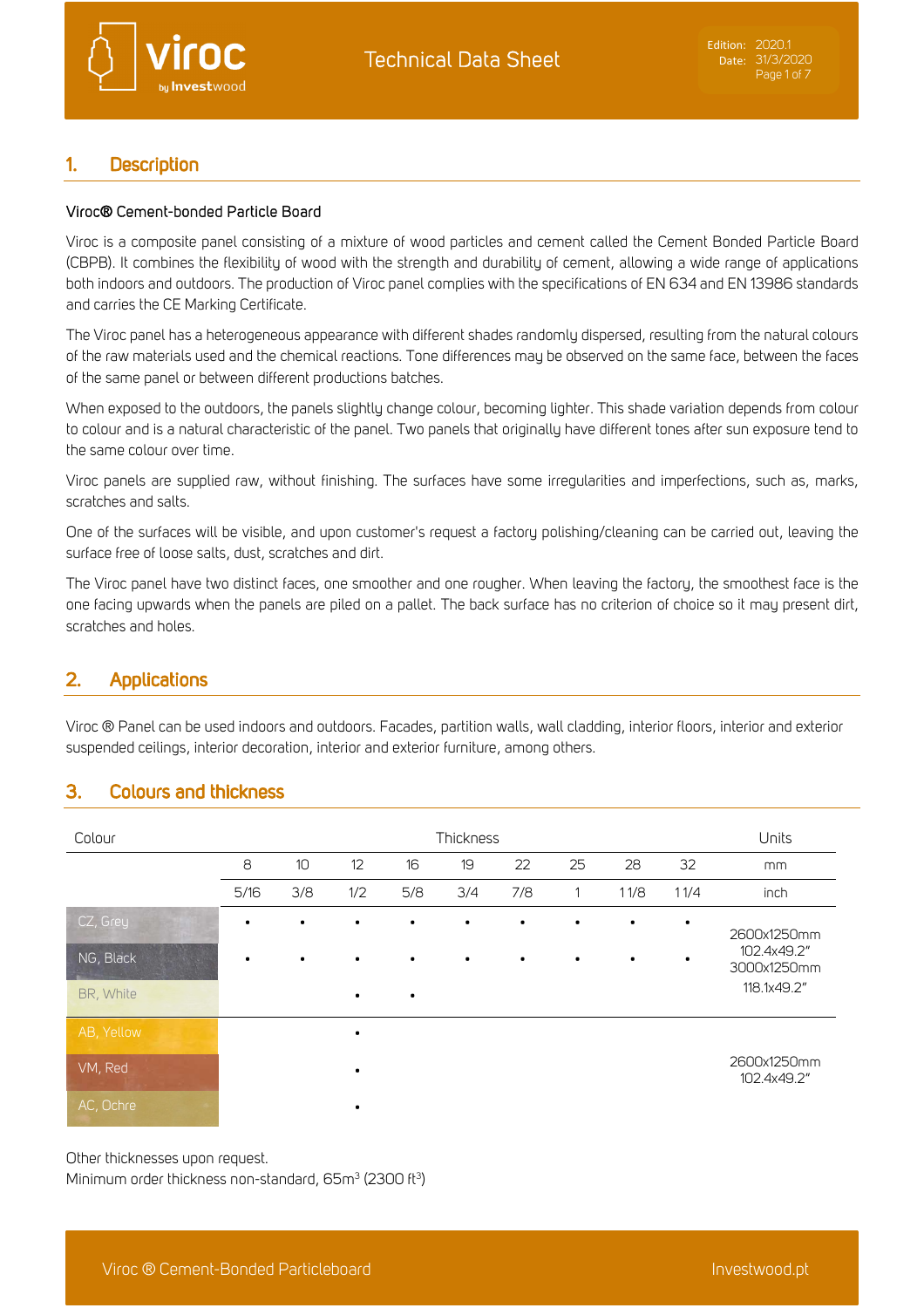

#### **Dimensions**  $\overline{4}$ .

2600 x 1250 mm / 102.4 x 49.2 " 3000 x 1250 mm / 118.1 x 49.2 "

Other dimensions upon request. Minimum order non-standard dimensions, 15  $\mathrm{m}^3$  (530 ft $^3$ )

#### 5. **Cutting tolerances**

Length and width:  $\pm 3$  mm ( $\pm 0.12$ ") Edge straightness: ≤ 1,5 mm/m (≤ 0.15%) Squareness: ≤ 2,0 mm/m (≤ 0.20%)

#### **Thickness tolerance** 6.

## Unsanded panel

| Thickness (mm) | 8      | 10     | 12     | 16     | 19     | 22    | 25    | 28    | 32    |
|----------------|--------|--------|--------|--------|--------|-------|-------|-------|-------|
| (inch)         | 5/16   | 3/8    | 1/2    | 5/8    | 3/4    | 7/8   |       | 11/8  | 11/4  |
| Tolerance (mm) | ± 0.7  | ± 0.7  | ± 1.0  | ± 1.2  | ± 1.5  | ± 1.5 | ± 1.5 | ± 1.5 | ±1.5  |
| (inch)         | ± 0.03 | ± 0.03 | ± 0.04 | ± 0.05 | ± 0.06 | ±0.06 | ±0.06 | ±0.06 | ±0.06 |

# Sanded panel

| Thickness (mm) | 18         | 21              | 24         | 28     |
|----------------|------------|-----------------|------------|--------|
| (inch)         | O 71       | 0.83            | N 94       | 1 1 N  |
| Tolerance (mm) | ± 0.3      | ± 0.3           | ± 0.3      | ± 0.3  |
| (inch)         | $\pm$ 0.01 | $± \cap \cap 1$ | $\pm$ 0.01 | ± 0.01 |

#### 7. **Finishes**

Viroc panel is supplied raw, unfinished. The surfaces have some irregularities and imperfections, such as small incrustations, marks, scratches and salts from chemical reactions.

Whenever the panel is to be applied to open view, even if a varnish finish is not planned, a surface cleaning/polishing must be performed with a cleaning disc to remove dust, scratches, dirt and salts.

The cleaning/polishing does not change the natural look of the panel, it will remain the stains and heterogeneities that characterize it, as well as some salts and incrustations that are embedded in the surface. Viroc has suitable cleaning discs, that will be supplied upon request.

Viroc recommends that the panel should have a finish with a varnished, to protected and make maintenance and cleaning easier, see chapter 8.

Example of cleaning a panel with an orbital sander: https://www.youtube.com/watch?v=HeQZNVNOZYI

Viroc panel can be supplied with both sanded surfaces. Surface sanding is intended to calibrate the thickness of the panel, particularly when it is used as a support floor and the finishing is a thin layer like a linoleum or vinyl screen. The sanded surface of the panel has no decorative features.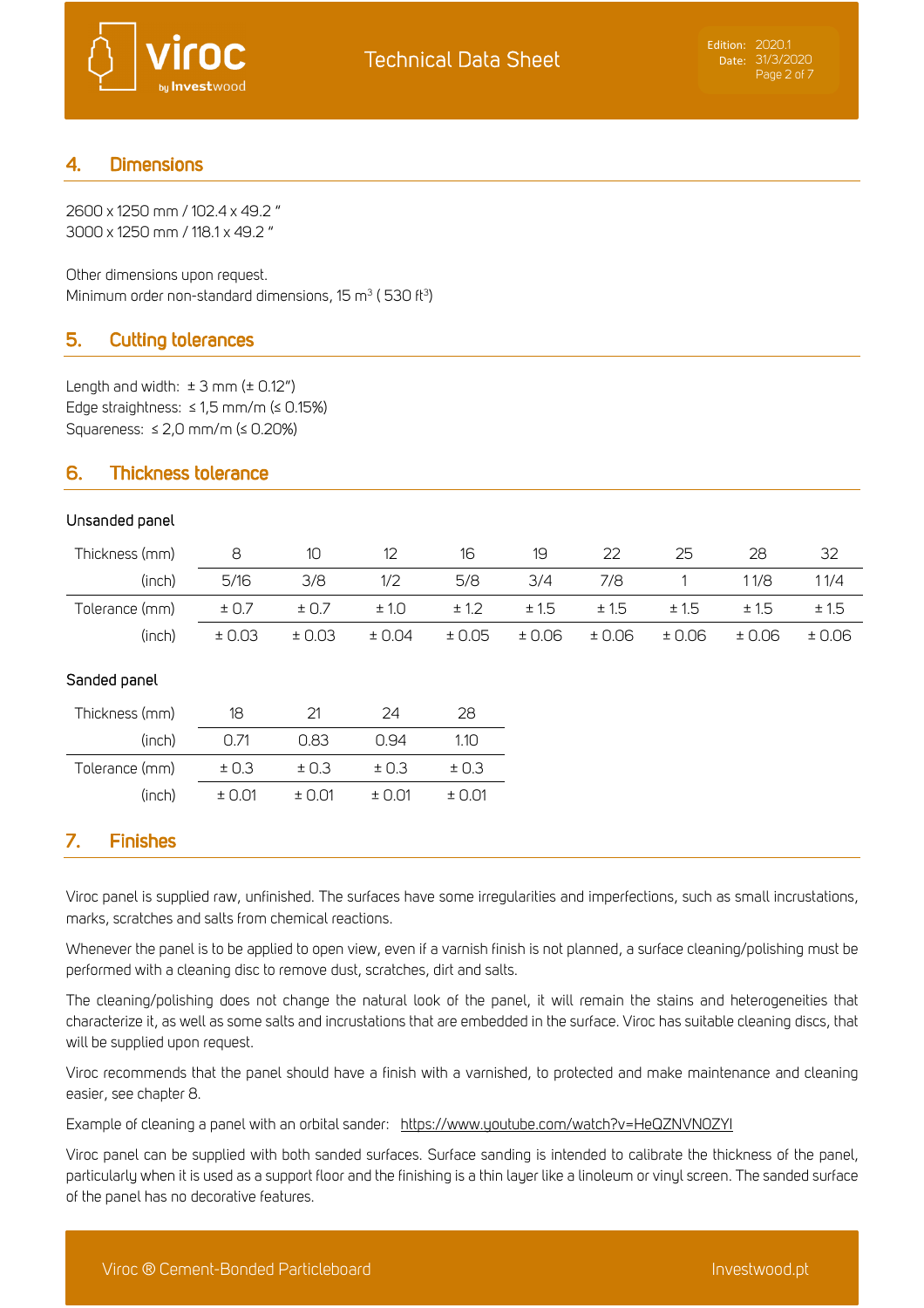

#### **Paints and varnishes** 8.

The application of varnish on the Viroc panel aims to protect against aggressions of the environment where it is inserted, such as sun and weather exposure, increasing durability, facilitating cleaning and maintaining its appearance over time.

Applying a varnish may change the natural color tone of the Viroc panel, giving it a "wet" look with some gloss. Before applying varnish to the panels, the surfaces must be completely clean and dry, without grease, dust or surface salts. Surface cleaning should be done by polishing with a cleaning disc or alternatively sanding the surface with fine grit sandpaper 120 or higher.

There are no specific paints and varnishes to apply to Viroc. The panel has a surface alkalinity (PH) of 11 to 13, so that paints and varnishes suitable for both concrete and wood surfaces are usually the best performers when applied to the Viroc panel.

Solvent-based acrylic resin paints and varnishes have shown the best performance. Water-based acrylic resin varnishes are the ones that least alter the original panel colour.

In addition to the above characteristics, paints and varnishes must be suitable for their intended purpose. For example, if it is an exterior facade the paint/varnish must be suitable for use on exterior walls, if it is an interior floor the paint/varnish must have hardness and strength suitable for use in floors.

The use of Viroc panels on kitchen worktops and shower cubicles should be protected with a paint / varnish that does not degrade in permanent contact with water.

In general, the varnishes are easy to apply, but it is very important to note that the application must be continuous and constant, to ensure the homogeneity of the finish on the panel and so that the surface is not stained and with different shades. Panels should always be painted/varnished on both sides and tops, the application procedures, provided by the respective manufacturers, must always be followed in the recommended coats.

|    | Thickness<br>Weight per sqm |                   | Weight of the board |                 |                 |                   |                   |  |  |
|----|-----------------------------|-------------------|---------------------|-----------------|-----------------|-------------------|-------------------|--|--|
| mm | inch                        | Kq/m <sup>2</sup> | psf                 | 2600x1250<br>kg | 3000x1250<br>kg | 102.4x49.2<br>Lbf | 118.1x49.2<br>Lbf |  |  |
| 8  | 5/16                        | 10.8              | 2.21                | 35.1            | 40.5            | 77.4              | 89.3              |  |  |
| 10 | 3/8                         | 13.5              | 2.77                | 43.9            | 50.6            | 96.8              | 111.6             |  |  |
| 12 | 1/2                         | 16.2              | 3.32                | 52.7            | 60.8            | 116.2             | 134.0             |  |  |
| 16 | 5/8                         | 21.6              | 4.42                | 70.2            | 81.0            | 154.8             | 178.6             |  |  |
| 19 | 3/4                         | 25.7              | 5.26                | 83.4            | 96.2            | 183.9             | 212.1             |  |  |
| 22 | 7/8                         | 29.7              | 6.08                | 96.5            | 111.4           | 212.7             | 245.6             |  |  |
| 25 | 1                           | 33.8              | 6.92                | 109.7           | 126.6           | 241.8             | 279.1             |  |  |
| 28 | 11/8                        | 37.8              | 7.74                | 122.9           | 141.8           | 270.9             | 312.6             |  |  |
| 32 | 11/4                        | 43.2              | 8.85                | 140.4           | 162.0           | 309.5             | 357.1             |  |  |

#### 9. Weight

#### Palletisation  $10<sub>1</sub>$

|                         |    |    |    | Number of panels per pallet |    |    |    |    |    |
|-------------------------|----|----|----|-----------------------------|----|----|----|----|----|
| Thickness (mm)          |    | 10 |    | 16                          | 19 | 22 | 25 | 28 | 32 |
| 2600 x 1250 (mm)        | 60 | 48 | 40 | 30                          | 25 | 24 |    | 18 | 16 |
| $3000 \times 1250$ (mm) | 57 | 46 | 38 | 28                          | 24 | 23 | 20 |    | 1도 |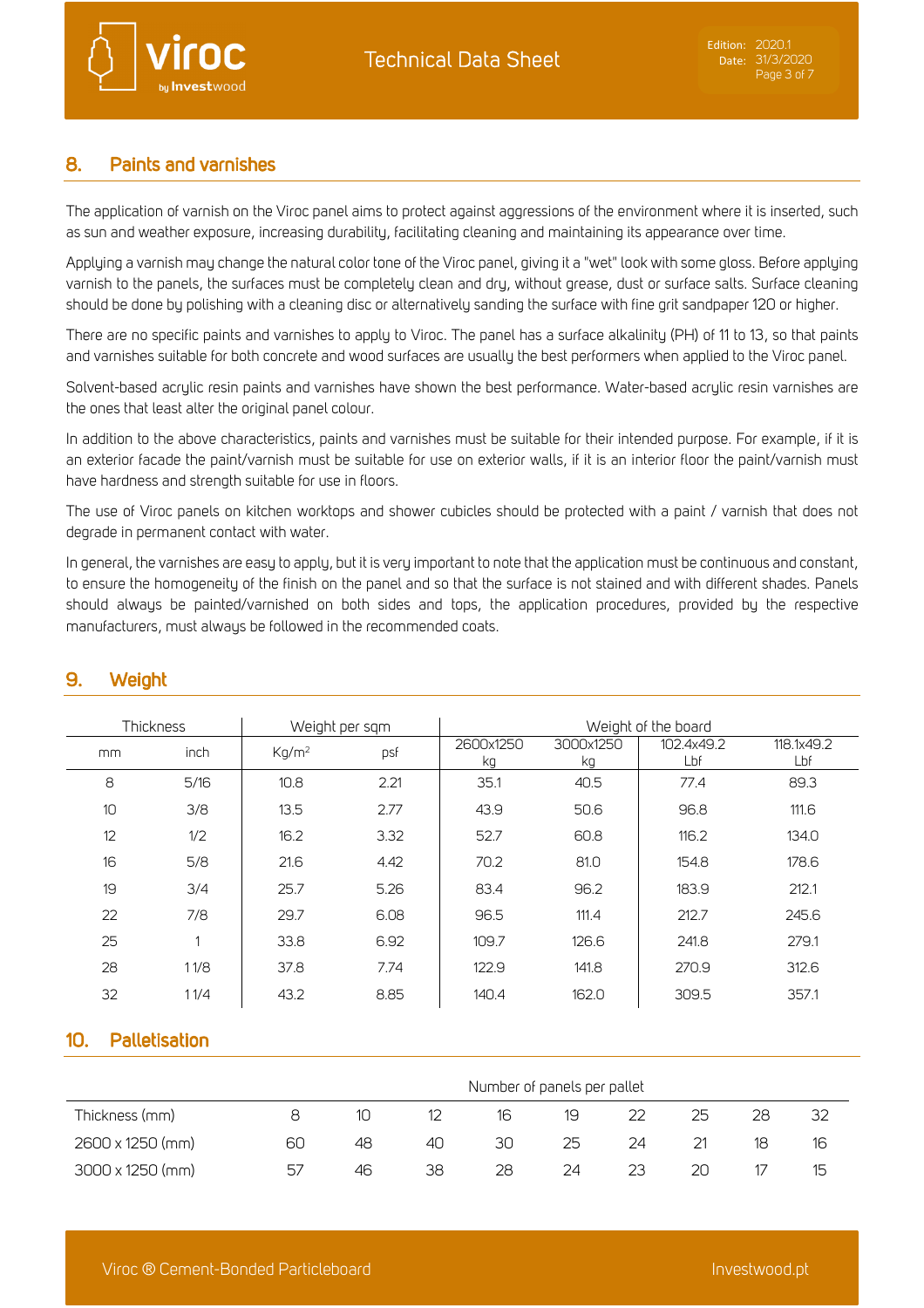### $11.$ **Properties**

| Property                           |                    | Standard           |                 | Metric System                 |             | Imperial System                   |                   |  |
|------------------------------------|--------------------|--------------------|-----------------|-------------------------------|-------------|-----------------------------------|-------------------|--|
| Density                            |                    | <b>EN 323</b>      |                 | 1350 ± 100 Kg/m <sup>3</sup>  |             | $84.3 \pm 6.3$ lb/ft <sup>3</sup> |                   |  |
| Bending strength                   |                    | <b>EN 310</b>      |                 | $\geq 9$ N/mm <sup>2</sup>    |             |                                   | $\geq$ 1305 psi   |  |
| Modulus of Elasticity in bending   |                    |                    |                 |                               |             |                                   |                   |  |
| Class <sub>1</sub>                 |                    | <b>EN 310</b>      |                 | $\geq$ 4500 N/mm <sup>2</sup> |             | ≥ 652700 psi                      |                   |  |
| Class 2                            |                    |                    |                 | 4000-4500 N/mm <sup>2</sup>   |             | 580150 - 652700 psi               |                   |  |
| Internal Bond                      |                    | <b>EN 319</b>      |                 | $\geq$ 0.5 N/mm <sup>2</sup>  |             | 72.5 psi                          |                   |  |
| Swelling 24h                       |                    | <b>EN 317</b>      |                 | ≤ 1.5 $%$                     |             | ≤ 1.5 $%$                         |                   |  |
| Internal Bond after Cycling Test   | EN 319+ EN 321     |                    |                 | $\geq$ 0.3 N/mm <sup>2</sup>  |             | $\geq$ 43.5 psi                   |                   |  |
| Swelling after Cycling Test        |                    | EN 317 + EN 321    |                 | $\leq 1.5 \%$                 |             | ≤ 1.5 $%$                         |                   |  |
| Moisture Content at Origin         |                    | <b>EN 322</b>      |                 | $6 - 12%$                     |             | $6 - 12%$                         |                   |  |
| Surface Alkalinity                 |                    | PH                 |                 | $11 - 13$                     |             | $11 - 13$                         |                   |  |
| Thermal Conductivity (*)           |                    | EN 12664           |                 | 0.22 W/m.K                    |             | 1.526 BTU in/h.ft <sup>2</sup> .F |                   |  |
| Superior Calorific Power (SCP) (*) |                    | <b>EN ISO 1716</b> |                 | $4 \pm 0.5$ MJ/Kg             |             | 1934.65 BTU/Lb                    |                   |  |
| Fire Reaction                      |                    | EN 13501           |                 | $B-s1,d0$                     |             | Fuel but not Flammable            |                   |  |
|                                    | Thickness          | 8 <sub>mm</sub>    | $10 \text{ mm}$ | $12 \, \text{mm}$             | 16 mm       | $19 \text{ mm}$                   | $22 \, \text{mm}$ |  |
|                                    |                    | 5/16''             | 3/8''           | 1/2"                          | 5/8''       | 3/4''                             | 7/8''             |  |
| Sound insulation index (*)         | Rw (C;Ctr)<br>(dB) | $31(-1,-3)$        | $32(-2,-3)$     | $33(-1,-3)$                   | $35(-2,-3)$ | $35(-1,-2)$                       | $37(-2,-3)$       |  |

(\*) Tests carried out in grey Viroc panels

Formaldehyde: Class E1 (EN 13986-Annex B); No added formaldehyde.

Pentachlorophenol: Don't contain.

Asbestos: Don't contain.

Silica: Contains silica remnants from cement.

Note: Only 12 and 16 mm thickness can have QB/Avis Technique Certification.

#### **Technical assistance**  $12.$

VIROC Portugal S.A. has a Technical Department that can provide technical assistance both in the design and construction phase, whose email is: suporte.tecnico@investwood.pt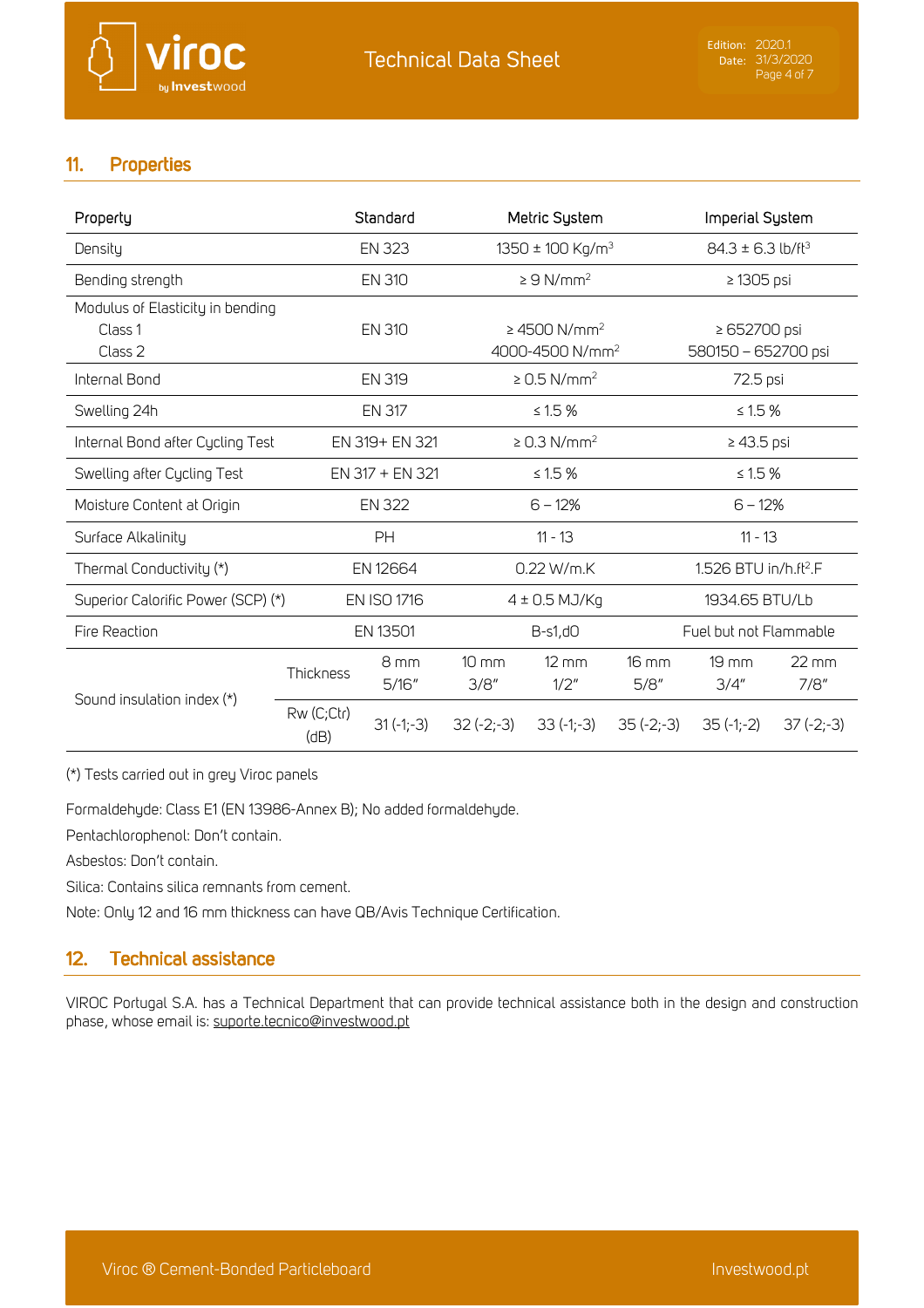

#### $13.$ **Characteristics**















Non-toxic Soundproof Resistant to loads Easily installed Fungi resistant Impact resistant



Fire resistance Termite resistant Thermal insulation Outdoor use Frost resistant

#### $14.$ **Storage**



The panels, when leaving the factory for transportation, are protected by a waterproof plastic screen. The side edges are protected with L-shaped cardboard including those in contact with the strapping of the packaging system. The protection of these edges should be maintained until the date of installation of the panels.

Viroc panels should be stored in a covered area, protected from sunlight and rain, with a flat and horizontal base. Pallets should be placed on supports high enough (≥8 cm) for easy forklift access. The maximum distance between

supports should not exceed 800 mm and the distance between the first support and the top of the pallet should not exceed 210 mm.

If the pallets are piled on top of each other, all the support bases must be aligned to prevent deformation. It is allowed to pile up to 6 pallets, with a maximum of 4 meters.

#### 15. **Handling**



Whenever possible, the handling of the panels should be performed using appropriate equipment such as forklifts or plate lifts.

When the panels have to be moved manually, they must be moved one by one in an upright position to remain flat and not deformed.

The panels are heavy, so their manual movement should not be performed without sufficient people being present.

Good manual handling practices should be followed, using appropriate personal protective equipment and following the rules of European Health and Safety legislation, Osha.Europa.eu (Factsheet 73).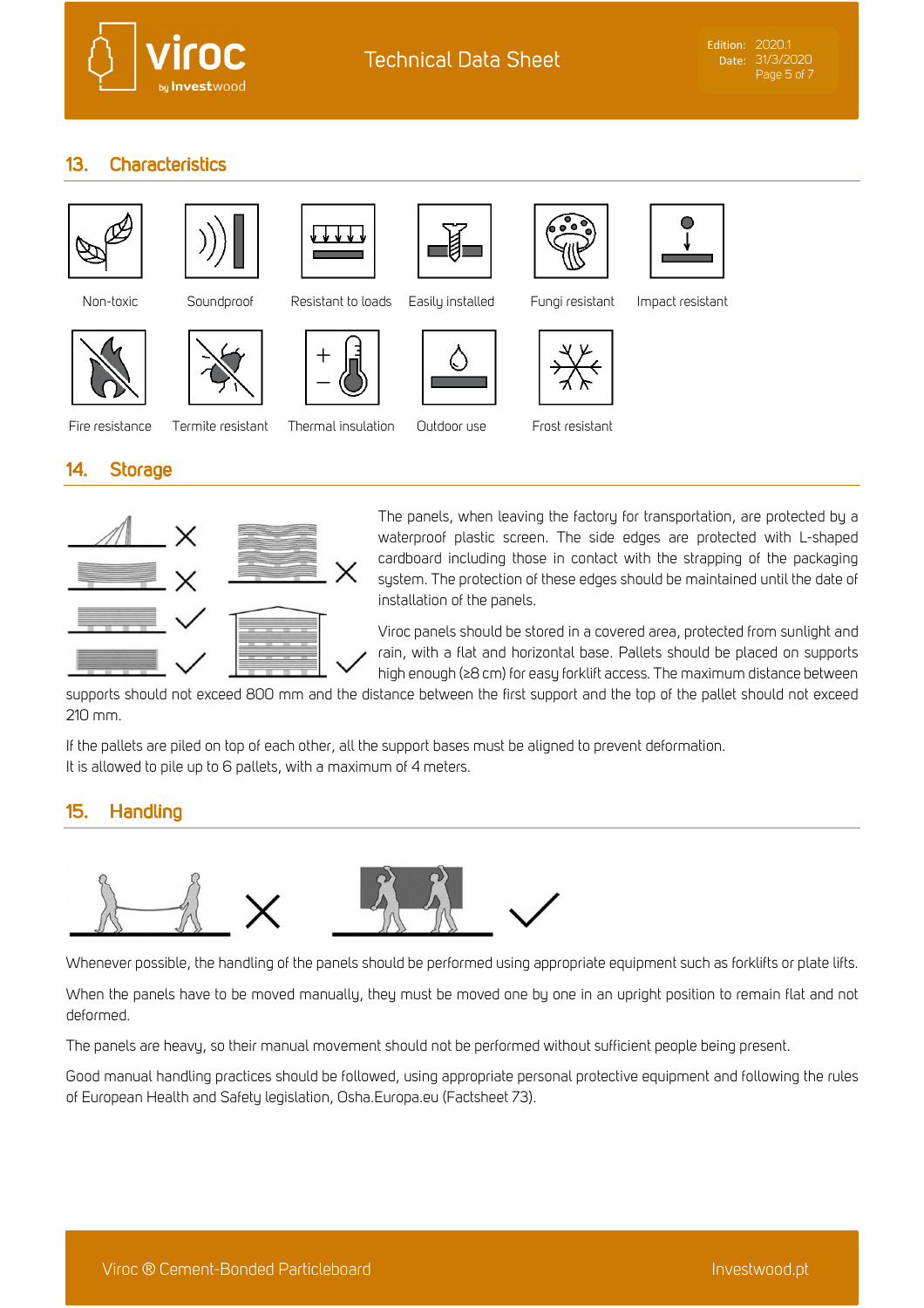

#### 16. Acclimatisation

When leaving the factory, the panels have a humidity of 6 to 12%.

To ensure proper installation conditions, the panel must adapt to the temperature and humidity conditions of the installation location. To do this, the straps should be cut and the protective plastic removed from the pallets. Prior to application, the panels must be at rest for at least 72 hours to acclimate to the installation site.

During acclimatization, the panels at the top of the pallets, whose straps have already been removed, may buckle, forming an upward facing concavity. This phenomenon is natural and happens due to the differential loss of moisture between the two surfaces. This process is reversible. The panel will be flat again if turned upside down with the face up. The same effect will be achieved by wetting the concave face (surface up) with water.



For more information you should consult the technical documentation available on the Viroc portal. www.viroc.pt.